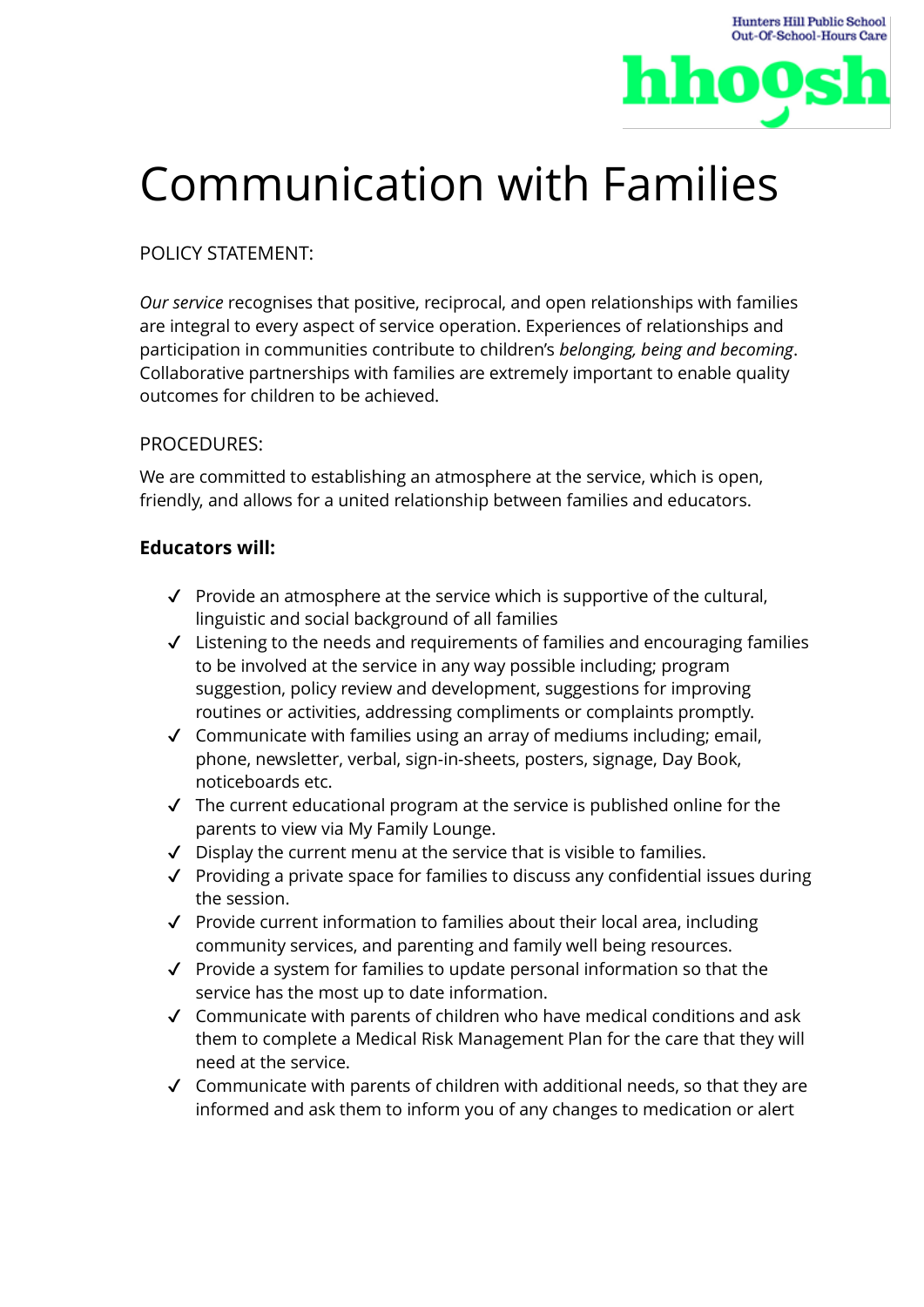

you to any issues at home that may have an impact on the child at the service.

- $\checkmark$  For families that require interpretive services, make sure that policies and other important information can be made available in their preferred language.
- ✔ Keep all information confidential and sign a confidentiality agreement.
- ✔ All children and families records will be freely available on request to families.
- ✔ Ensure the service policies and Quality Improvement Plan is freely available to families.
- ✔ Welcome families to provide feedback via email and for families to make comments, suggestions etc.
- $\checkmark$  Provide the name of the contact details for complaints as well as the details for the Regulatory authority.

#### **Families will:**

- $\checkmark$  Sign their child into the service and let an educator know that they have arrived, unless they have given permission for the child to be signed in by a staff member on their enrolment form.
- ✔ Read all communication from the service, including emails, posters, notices, noticeboards, and invoices etc.
- $\sqrt{\ }$  Participating in family activities at the service and supporting the service by offering donations of recycled materials, assisting with activities, special events etc.

 $\checkmark$  Communicating with educators about any information that may affect their child including family events such as moving house, arrival of family from overseas, a family bereavement or death of a pet etc.

✔ Communicating changes of routines to children so that they are prepared when they come to the service and something is different.

#### **CONSIDERATIONS:**

| <b>Education and</b><br><b>Care Services</b> | <b>National</b><br>Quality | <b>Links to other Service</b><br><b>Policies</b> | <b>Other</b><br>Documentation/           |
|----------------------------------------------|----------------------------|--------------------------------------------------|------------------------------------------|
| <b>National Law &amp;</b>                    | <b>Standards &amp;</b>     |                                                  | <b>Evidence</b>                          |
| <b>Regulations</b>                           | <b>Elements</b>            |                                                  |                                          |
| R 87,90,92, 97,                              | Standards 1.3,             | - Confidentiality, Delivery                      | My Time, Our<br>$\overline{\phantom{a}}$ |
| 99,102,                                      | 6.1, 6.2                   | and Collection of                                | Place                                    |
|                                              |                            | Children, Enrolment and                          | Service<br>$\blacksquare$                |
|                                              | Elements                   | Orientation, Inclusion,                          | <b>Newsletters</b>                       |
|                                              | 1.3.3, 6.1.1,              | Interactions with Children                       | Parent<br>$\blacksquare$                 |
|                                              | 6.1.2, 6.1.3,              | and Management of                                | Handbook                                 |
|                                              | 6.2.1, 6.2.2,              | Complaints policies.                             | <b>Staff Handbook</b><br>$\blacksquare$  |
|                                              | 6.2.3                      |                                                  |                                          |